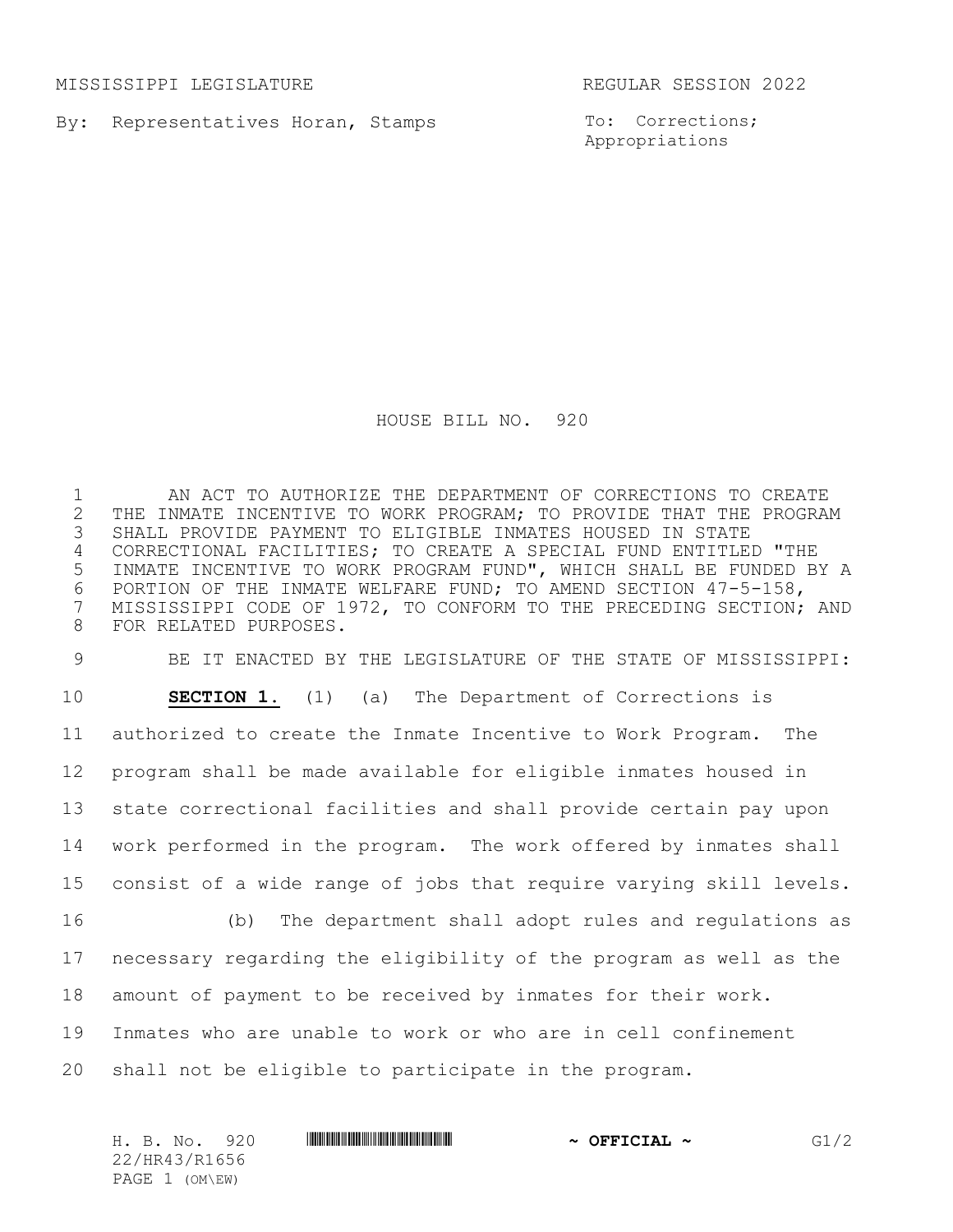(2) There is hereby created a special fund to be known as the "Inmate Incentive to Work Program Fund" to be maintained in a bank to be selected by the Commissioner of the Department of Corrections. It shall be the duty of the bank, so long as it retains such deposits, to make monthly reports to the State Treasurer of the State of Mississippi as to the condition of the funds on deposit in the depository. Such funds shall be used for the payment of inmates who are participants in the Inmate Incentive to Work Program, and the fund shall be funded as provided under Section 47-5-158(b).

 **SECTION 2.** Section 47-5-158, Mississippi Code of 1972, is amended as follows:

 47-5-158. (1) The department is authorized to maintain a bank account which shall be designated as the Inmate Welfare Fund. All monies now held in a similar fund or in a bank account or accounts for the benefit and welfare of inmates shall be deposited into the Inmate Welfare Fund. This fund shall be used for the benefit and welfare of inmates in the custody of the department and shall be expended in accordance with any provisions or restrictions in the regulations promulgated under subsection (7) of this section.

 (2) There shall be deposited into the Inmate Welfare Fund interest previously earned on inmate deposits, all net profits from the operation of inmate canteens, performances of the Penitentiary band, interest earned on the Inmate Welfare Fund and

H. B. No. 920 **. AND AND AND AND AND AND ADDRESS AND A OFFICIAL ~** 22/HR43/R1656 PAGE 2 (OM\EW)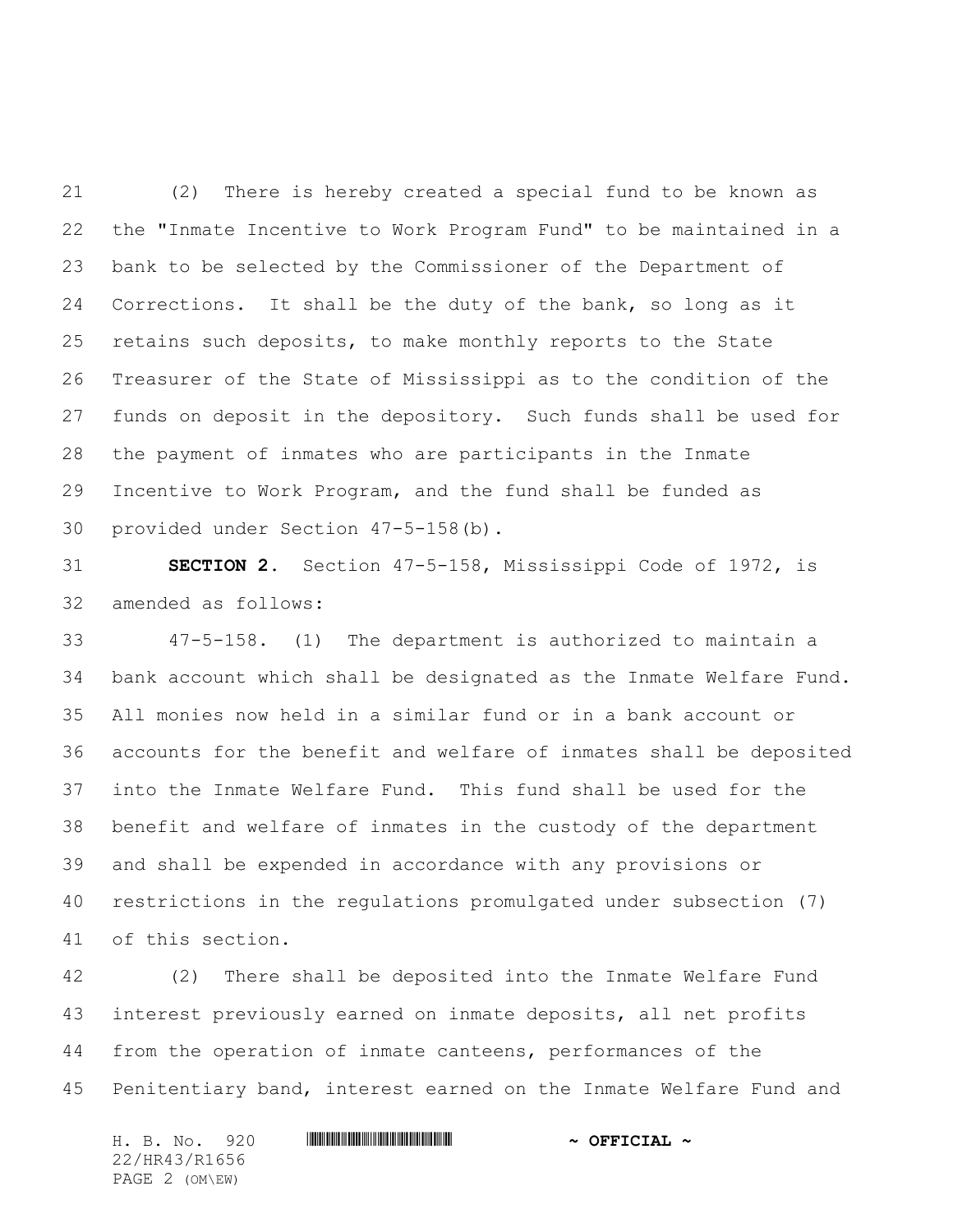other revenues designated by the commissioner. All **\* \* \*** monies shall be deposited into the Inmate Welfare Fund as provided in Section 7-9-21.

 (3) All inmate telephone call commissions shall be paid to the department. Monies in the fund may be expended by the department, upon requisition by the commissioner or his designee, only for the purposes established in this subsection.

 (a) Twenty-five percent (25%) of the inmate telephone call commissions shall be used to purchase and maintain telecommunication equipment to be used by the department.

 (b) Until July 1, 2008, twenty-five percent (25%) of the inmate telephone call commissions shall be deposited into the Prison Agricultural Enterprise Fund. Beginning on July 1, 2008, thirty-five percent (35%) of the inmate telephone call commissions shall be deposited into the Prison Agricultural Enterprise Fund. The department may use these funds to supplement the Prison Agricultural Enterprise Fund created in Section 47-5-66.

 (c) Forty percent (40%) of the inmate telephone call commissions shall be deposited into the Inmate Welfare Fund.

 (4) The commissioner may invest in the manner authorized by law any money in the Inmate Welfare Fund that is not necessary for immediate use, and the interest earned shall be deposited in the Inmate Welfare Fund.

 (5) The Deputy Commissioner for Administration and Finance shall establish and implement internal accounting controls for the

H. B. No. 920 **. AND AND AND AND AND AND ADDRESS AND A OFFICIAL ~** 22/HR43/R1656 PAGE 3 (OM\EW)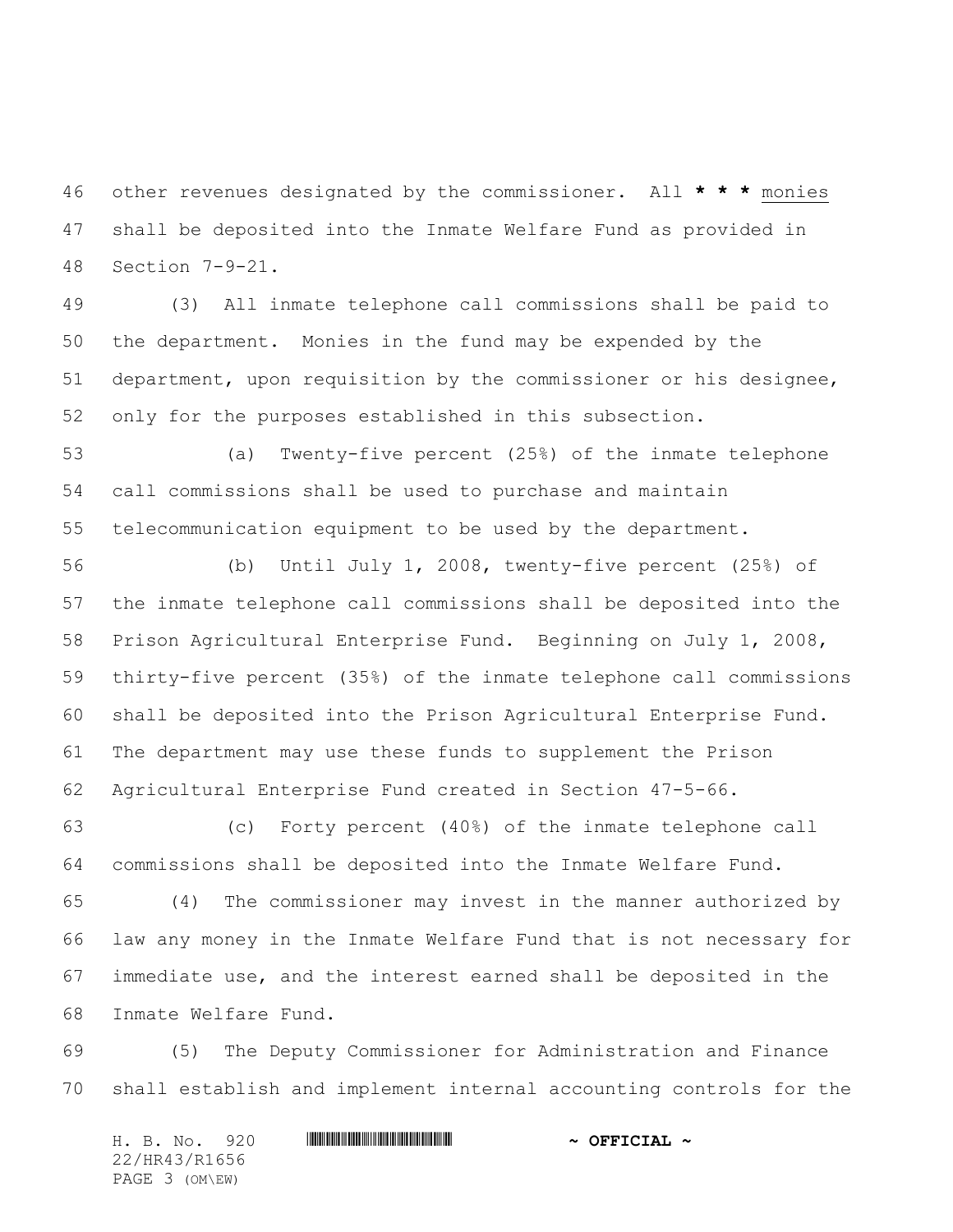Inmate Welfare Fund that comply with generally accepted accounting principles and regulations of the Department of Finance and Administration. The Deputy Commissioner for Administration and Finance shall prepare and issue quarterly consolidated and individual facility financial statements to the prison auditor of the Joint Legislative Committee on Performance Evaluation and Expenditure Review. The deputy commissioner shall prepare an annual report which shall include a summary of expenditures from the fund by major categories and by individual facility. This annual report shall be sent to the prison auditor, the Legislative Budget Office, the Chairman of the Corrections Committee of the Senate, and the Chairman of the Corrections Committee of the House of Representatives.

 (6) (a) A portion of the Inmate Welfare Fund shall be deposited in the Discharged Offenders Revolving Fund, as created under Section 47-5-155, in amounts necessary to provide a balance not to exceed One Hundred Thousand Dollars (\$100,000.00) in the Discharged Offenders Revolving Fund, and shall be used to supplement those amounts paid to discharged, paroled or pardoned offenders from the department. The superintendent of the Parchman facility shall establish equitable criteria for the making of supplemental payments which shall not exceed Two Hundred Dollars (\$200.00) for any offender. The supplemental payments shall be subject to the approval of the commissioner. The State Treasurer shall not be required to replenish the Discharged Offenders

H. B. No. 920 **. AND AND AND AND AND AND ADDRESS AND A OFFICIAL ~** 22/HR43/R1656 PAGE 4 (OM\EW)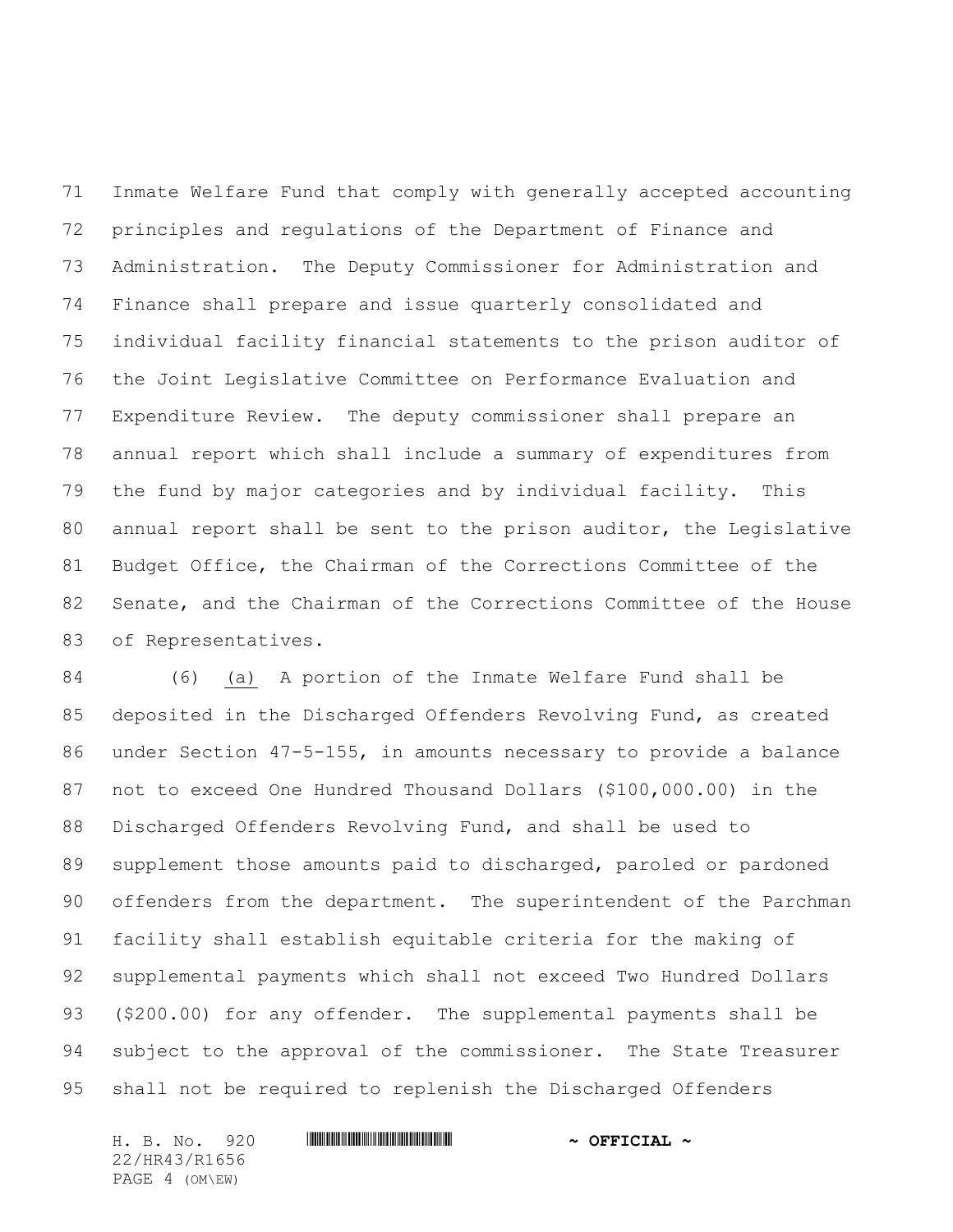Revolving Fund for the supplemental payments made to discharged, paroled or pardoned offenders.

 (b) A portion of the Inmate Welfare Fund shall be deposited into the Inmate Incentive to Work Program Fund, as created under Section 1 of this act, in amounts necessary to provide a balance not to exceed One Million Dollars (\$1,000,000.00) in the fund. Such fund shall be utilized to pay inmates who are participants in the Inmate Incentive to Work Program as created under Section 1 of this act.

 (7) (a) The Inmate Welfare Fund Committee is hereby created and shall be composed of nine (9) members: The Deputy Commissioner for Community Corrections, the Deputy Commissioner of Institutions, the Superintendent of the Parchman facility, the Superintendent of the Rankin County facility, the Superintendent 110 of the Greene County facility, the State Treasurer, the State Auditor, and two (2) members to be appointed by the Commissioner of Corrections, one (1) of whom must have a relative incarcerated by the department at the time of appointment and shall be a representative of inmate families. The commissioner shall appoint the chairman of the committee. The committee shall administer and supervise the operations and expenditures from the Inmate Welfare Fund and shall maintain an official minute book upon which shall be spread its authorization and approval for all such expenditures. The committee shall promulgate regulations

governing the use and expenditures of the fund.

H. B. No. 920 **. AND AND AND AND AND AND ADDRESS AND A OFFICIAL ~** 22/HR43/R1656 PAGE 5 (OM\EW)